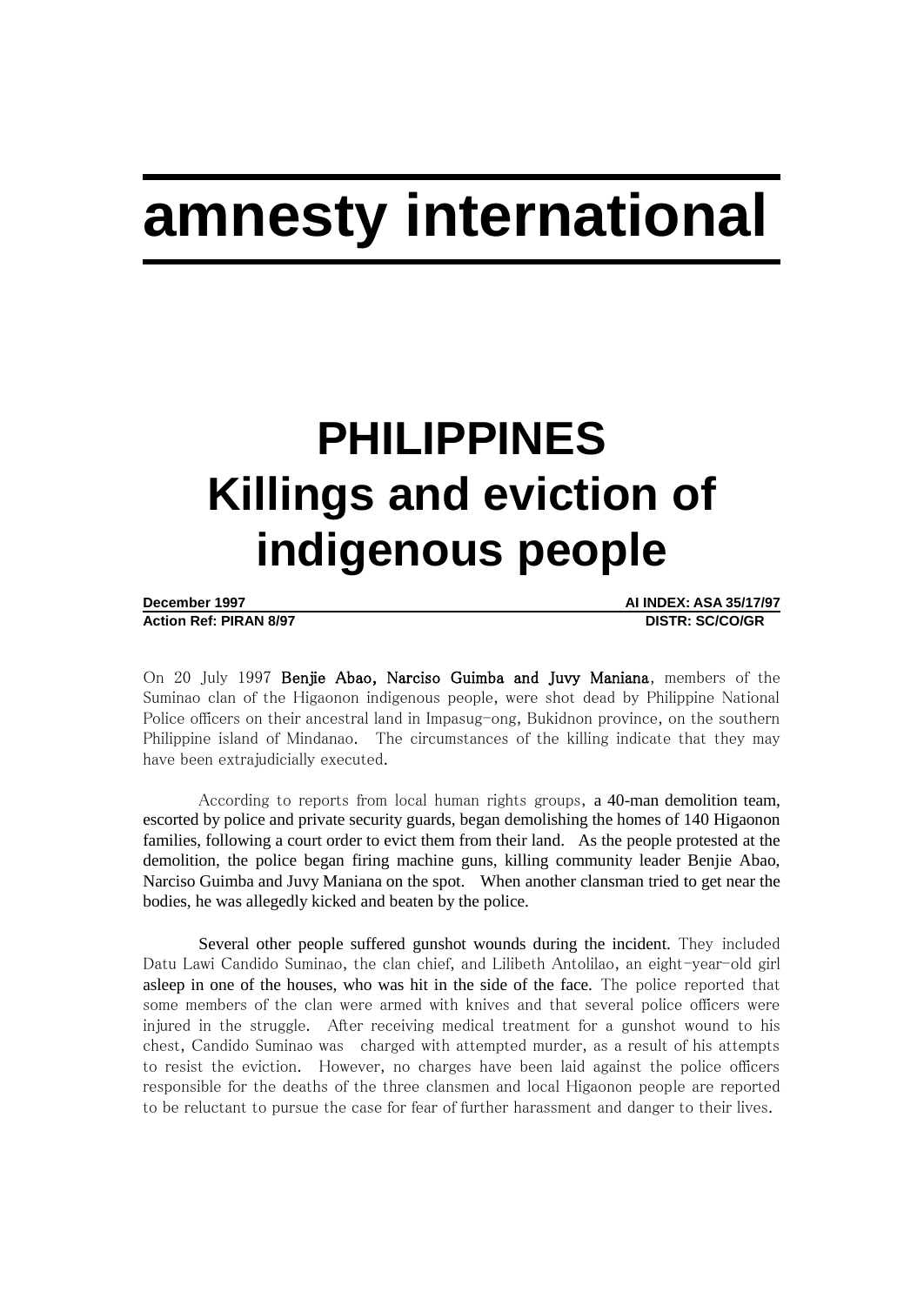On 2 September 1997 a second heavily armed demolition team, backed by police and using bulldozers and chainsaws, destroyed the remaining homes. Since then 76 Higaonon families have been living in makeshift shacks along the road near their ancestral lands. They have lost their livelihoods and their children are hungry and in poor health. Over 60 other families affected by the eviction are reported to have given up the struggle to regain their land and have moved away from the area.

Local non-governmental organizations and religious groups have tried to negotiate a new site for their homes, but all such attempts have failed. Local authorities are also reported to have said that the Provincial Governor has refused to give any support to the displaced Higaonons.

Chairperson of the Philippine Commission on Human Rights, Aurora Navarrete-Reciña, is reported to have said in an interview with national newspapers that those who died were responsible for their own deaths because "they agitated the residents to go back to their places".

# The dispute over ancestral land

The killings and eviction of members of the Suminao clan occurred within the context of a long-standing dispute over ancestral land with the Baula family, who are prominent local politicians and landowners. For generations the Suminao clan have lived in the area, cultivating crops and raising livestock. The land dispute escalated in August 1996 when the Suminao sought to strengthen their claims over their ancestral land by filing a petition with the Department of Environment and Natural Resources (DENR) claiming an area of 500 hectares as "ancestral domain". The Baulas, who have reportedly been able to present land titles to only 40 hectares of the land, then applied to a local court to rule on the Suminao's alleged illegal 'forcible entry' into the site.

Increasing incidents of harassment against the Suminao were reported in late 1996, including death threats made by private security guards hired by the Baulas and the burning of Suminao residences by masked men. In one incident, a clansman working on the disputed land was shot and wounded by a private security guard reportedly in the presence of a lawyer representing the Baulas. A number of the clan were also arrested and detained by local police for illegal entry and "squatting". Further arrests took place in early 1997 and, after the Suminao failed to answer the Baulas' court actions, an eviction order was issued.

### Background information

There has been continuing debate in the Philippines over whether the social and environmental costs of the government's "Philippines 2000" economic development program may outweigh its projected benefits. Persistent high levels of poverty have spurred the discussion.

Many Philippine non-governmental organisations have expressed deepening concern at the apparent undermining of the economic, social and cultural rights of more vulnerable sectors of society  $-$  especially indigenous and urban poor communities  $-$  which has taken place under the banner of economic development.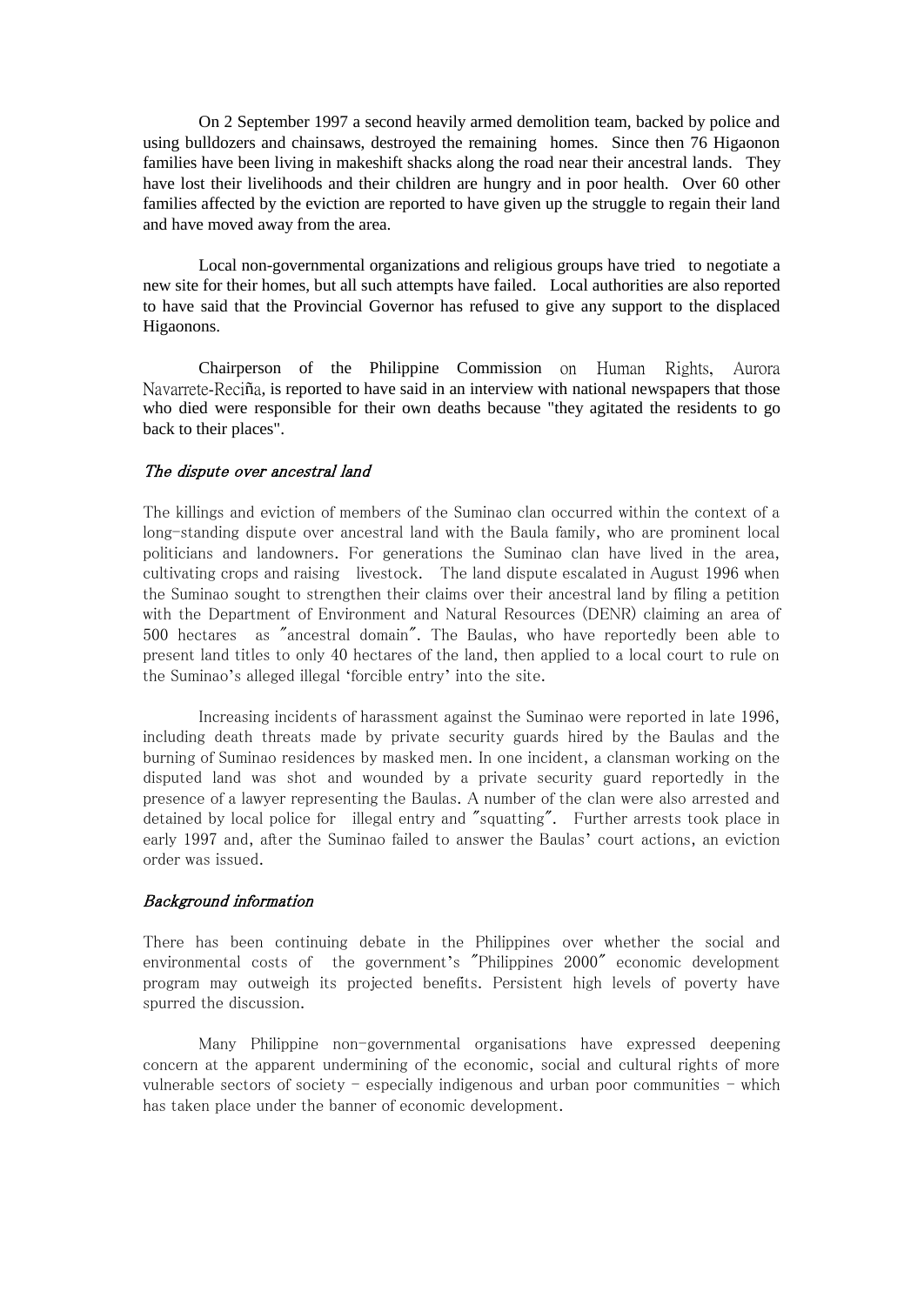In addition members of such communities can be particularly vulnerable to violations of their civil and political rights if they seek to defend the economic rights of their community. Disputes over land, housing and environmental degradation have led to a series of violent confrontations - often with private security guards and other agents with commercial vested interests. Even if state agents are not always directly involved in alleged human rights violations during such confrontations, there is continuing concern that state officials and security personnel have connived in or tolerated such violations by non-state agents.

The land dispute between the Higaonon indigenous group and powerful local interests in Bukidnon province highlights the continuing vulnerability of such communities. The case illustrates a number of the conditions facing marginalised communities elsewhere in the Philippines as they seek to defend their economic, social and cultural rights in the face of powerful economic interests. These vested interests often, in practice, have a disproportionate influence over local legal structures, police and other law enforcement agencies.

#### *WHAT YOU CAN DO: Please send faxes/express and airmail letters either in English or your own language:*

 **Expressing concern at the killing of Benjie Abao, Narciso Guimba and Juvy Maniana during the demolition of homes belonging to the Suminao clan in Impasug-ong, Bukidnon on 20 July 1997; Calling on the authorities to conduct a full impartial investigation into the evictions to determine whether the police acted in contravention of the UN Code of Conduct for Law Enforcement Officials. Those found responsible for illegally killing the three victims should be brought to justice; Urging the authorities to investigate reports of harassment and intimidation of members of the Suminao clan in the months before the July demolition, focusing on whether local officials and police personnel colluded in illegal actions by private security guards.**

#### *PLEASE SEND APPEALS TO:*

President Fidel V. Ramos Malacañang Palace Manila Philippines Faxes: +63 2 833 7793 or 832 3793 (via Dept of Foreign Affairs)

Secretary Robert Barbers Secretary of the Interior and Local Government Dept of the Interior and Local Government PNCC Complex Epifanio de los Santos Avenue cnr Reliance Street Mandaluyong, Metro Manila Philippines Faxes: +63 2 925 0332

Secretary Teofisto Guingona Secretary of Justice Department of Justice Padre Faura, Ermita, Manila Philippines Faxes: +63 2 521 1614

#### *PLEASE COPY YOUR APPEALS TO:*

Aurora Navarrete-Reciña Chairperson Commission on Human Rights IBP Building Doña Julia Vargas Avenue Pasig, Metro Manila Philippines Faxes: +63 2 631 6449

*and to diplomatic representatives of the Philippines accredited to your country.*